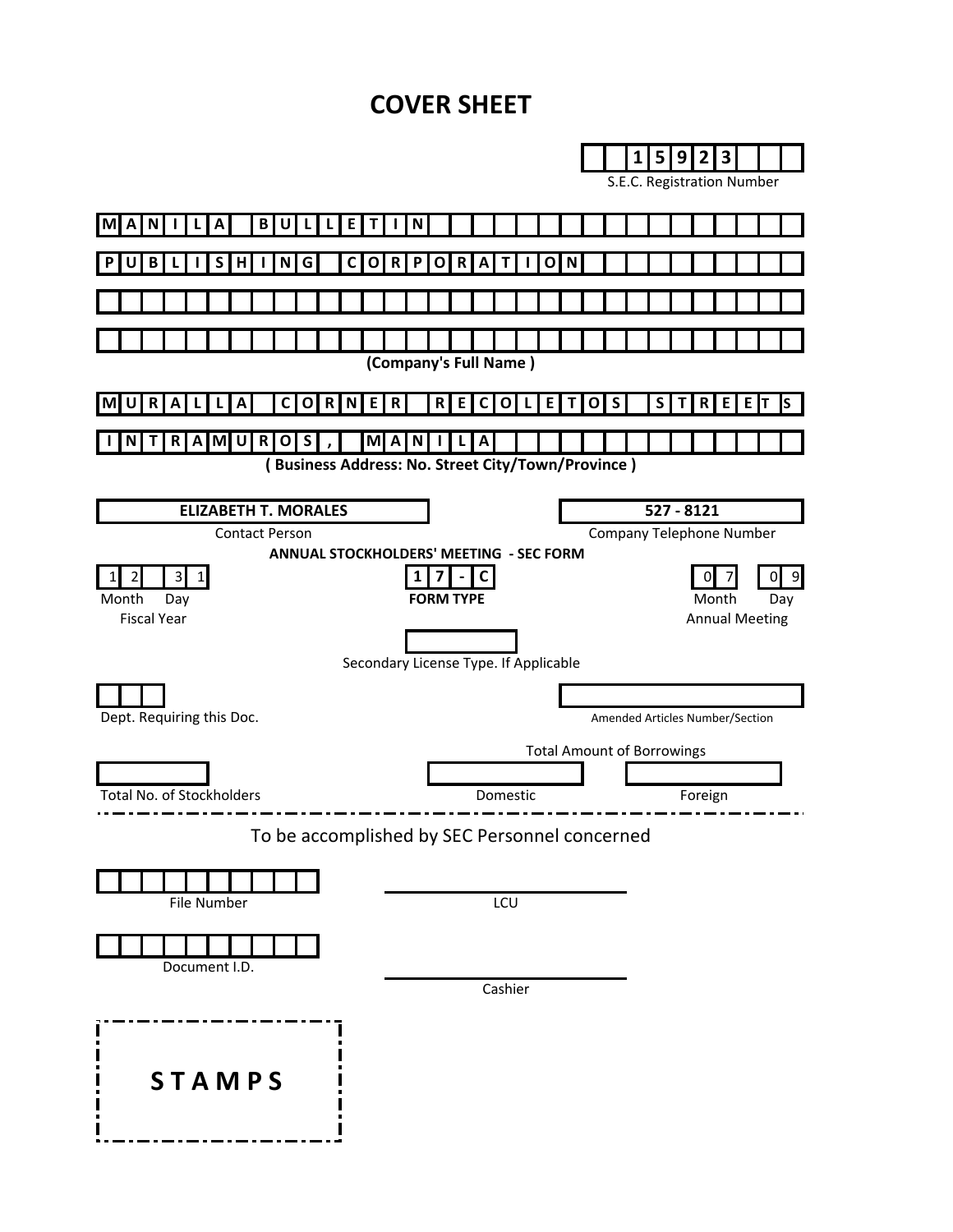## **SECURITIES AND EXCHANGE COMMISSION**

## **SEC FORM 17 – C CURRENT REPORT UNDER SECTION 17 OF THE SECURITIES REGULATION CODE AND SRC RULE 17. 2 (c) THEREUNDER**

|                                                                                      | 1. Date of Report - (Date of earliest event reported)                                                               | <b>July 9, 2015</b>                                        |  |  |
|--------------------------------------------------------------------------------------|---------------------------------------------------------------------------------------------------------------------|------------------------------------------------------------|--|--|
|                                                                                      | 2. SEC Identification Number                                                                                        | 15923                                                      |  |  |
|                                                                                      | 3. BIR Tax Identification Number                                                                                    | 000-746-558                                                |  |  |
|                                                                                      | 4. Name of Registrant                                                                                               | <b>MANILA BULLETIN PUBLISHING CORPORATION</b>              |  |  |
|                                                                                      | 5. Province, country or other jurisdiction of incorporation or organization -<br><b>Philippines</b>                 |                                                            |  |  |
|                                                                                      | 6. Industry Classification Code - to be provided by SEC                                                             |                                                            |  |  |
|                                                                                      | 7. Address of principal office<br>Manila Bulletin Building, Muralla corner Recoletos<br>Streets, Intramuros, Manila |                                                            |  |  |
|                                                                                      | 8. Registrant's telephone number                                                                                    | 527-8121                                                   |  |  |
|                                                                                      | 9. Former name, former address, if changed since last report no change                                              |                                                            |  |  |
| 10. Securities registered pursuant to Sections 8 and 12 of the SRC or Sections 4 and |                                                                                                                     |                                                            |  |  |
|                                                                                      | 8 of the RSA                                                                                                        |                                                            |  |  |
|                                                                                      | <b>Title of Each Class</b>                                                                                          | <b>No. Of Shares of Common Stock</b><br><b>Outstanding</b> |  |  |
|                                                                                      | <b>Common Stock</b>                                                                                                 | 3,267,168,510 shares                                       |  |  |
|                                                                                      | 11. Item Number reported herein                                                                                     | Item Nos. 4 & 9                                            |  |  |